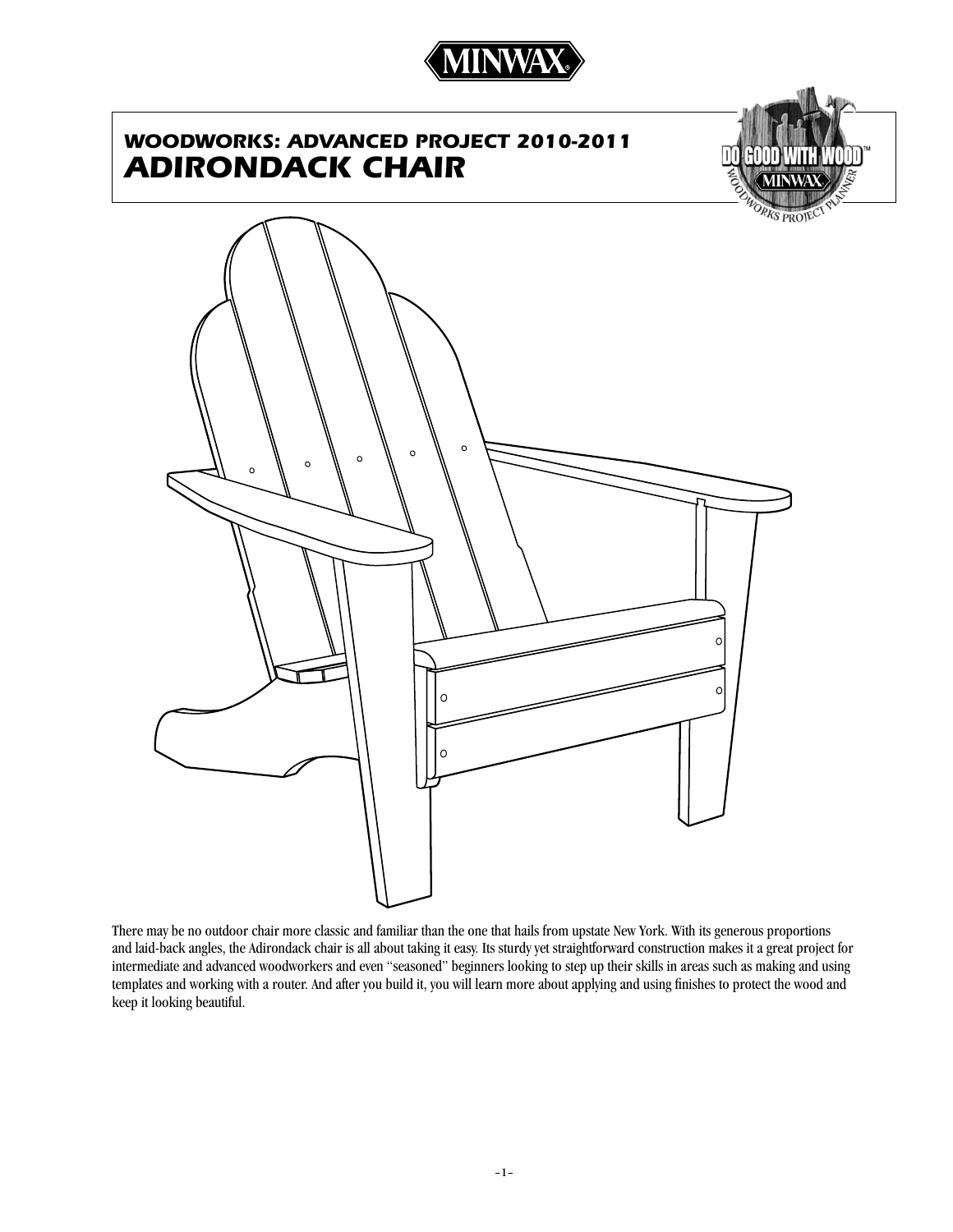## *tools required*

#### **Hand Tools**

- Sanding block
- Back saw
- Pipe clamps
- Rasp
- Wood chisels
- Adjustable square

### **Power Tools**

- Table saw
- Band saw or jigsaw
- Plunge router
- Biscuit joiner
- Drill press, 3/8" plug cutter bit
- Power drill with drill bits, Phillips-head screwdriver bit, 3/8" plug cutter
- Orbital or finish sander

#### **Miscellaneous**

- Epoxy or exterior-grade glue
- Tape measure
- Pencil
- Safety glasses
- 120-grit sanding belt
- 120-, 150- and 220-grit sandpaper
- Clean, lint-free cloths
- Respirator
- Gloves for finishing
- Mineral spirits, for oil based waterproofer
- Good quality, natural-bristle brush (for oil based waterproofer) or synthetic-bristle brush (for water-based waterproofer)

## *SHOPPING LIST*

**Wood Recommendation:** Pressure-treated pine **Alternate Wood:** Oak

| Part           | Qty.                 | Th. x W x L        |
|----------------|----------------------|--------------------|
| A, B           | 1 @ 8'               | $1" x 7-1/2"$      |
| C.             | $1 \omega 2'$        | $1" \times 5-1/2"$ |
| D, E, F, G     | $1 @ 8'$ , $1 @ 10'$ | $3/4$ " x 5-1/2"   |
| H, J, K        | 1 @ 8, 1 @ 10'       | $3/4$ " x 3-1/2"   |
| $1/4$ " dowels |                      |                    |

#8 x 2" flathead stainless-steel screws 24

## *cutting list*

| Overall Dimensions: 30" W x 36" H x 34" D |                  |      |                                 |
|-------------------------------------------|------------------|------|---------------------------------|
| Part                                      | <b>Name</b>      | Qty. | Th. $x \mathbf{W} x \mathbf{L}$ |
| A                                         | <b>Front</b> leg | 2    | $1''$ x 5-1/2" x 20-3/8"        |
| B                                         | <b>Back leg</b>  | 2    | $1" x 7" x 37-1/2"$             |
| C                                         | Stretcher        | 1    | $1" x 4-1/2" x 19-3/4"$         |
| D                                         | Arms             | 2    | $3/4$ " x 5" x 30-3/8"          |
| E                                         | Center back slat | 1    | $3/4$ " x $4$ " x $32$ "        |
| F                                         | Tall back slats  | 2    | $3/4$ " x $4$ " x $32$ "        |
| G                                         | Short back slats | 2    | $3/4$ " x 4-1/4" x 26"          |
| H                                         | Seat slats       | 8    | $3/4$ " x 3" x 21"              |
| J                                         | Back rail        | 1    | $3/4$ " x 3-3/8" x 23"          |
| K                                         | <b>Splines</b>   | 4    | $1/4$ " x $3$ " x $7/8$ "       |

## *WOOD FINISHING PRODUCTS*

### **Recommended Finish**

Thompson's® WaterSeal® Deck & House Oil Waterproofing Stain in Semi-Transparent Colonial Blue

### **Alternate Finish**

Thompson's® WaterSeal® Advanced Wood Protector Natural Cedar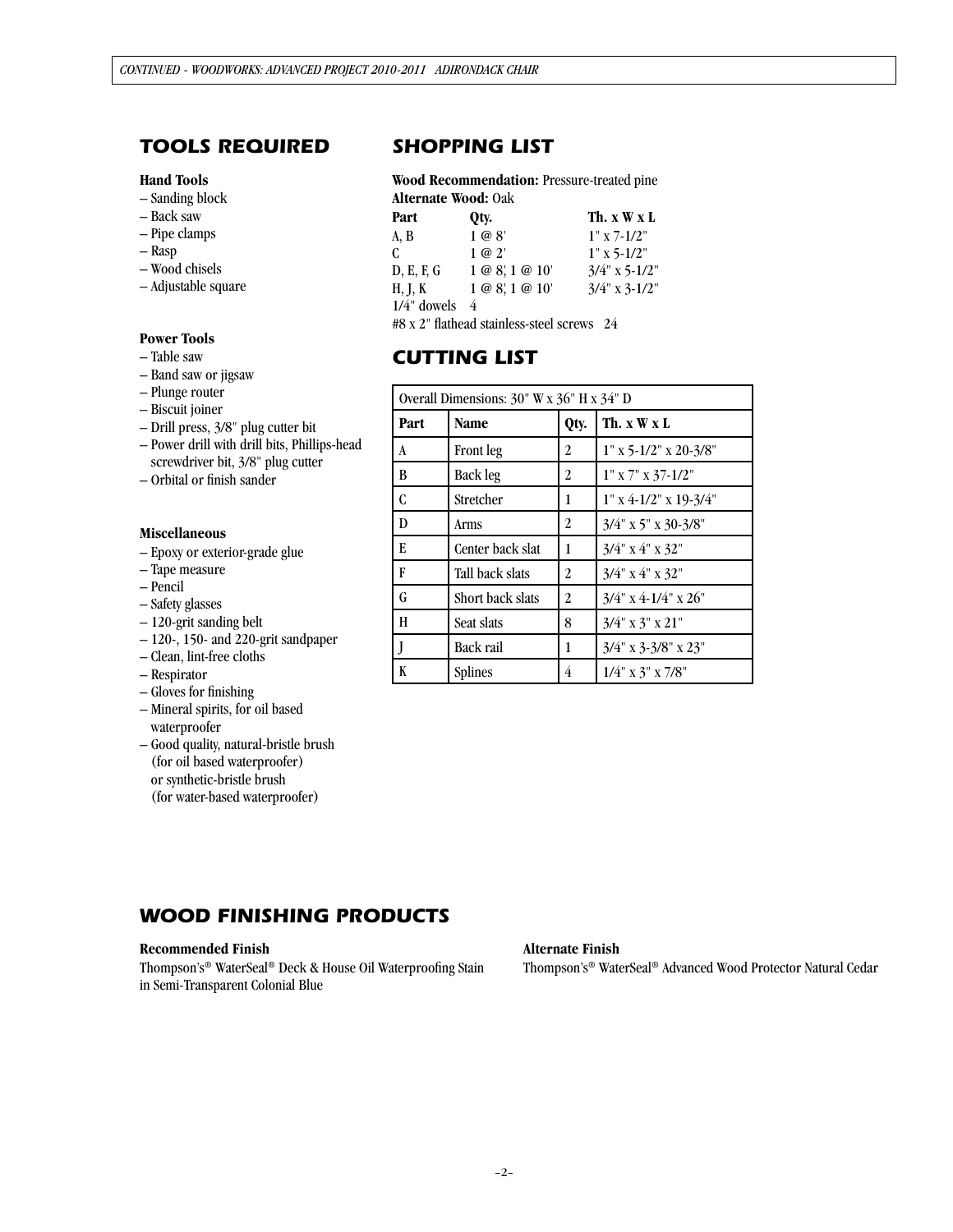## *Before you begin*

Good craftsmanship begins and ends with good work habits, so make the following steps part of your routine workshop practice. If you have any doubts or questions about how to proceed with a project, always discuss them with your shop instructor.

- Carefully and fully review plans and instructions before putting a tool to the project lumber.
- Work sensibly and safely. Wear safety goggles when doing work that creates flying chips and sawdust; wear the appropriate respirator whenever making sawdust or working with thinners or other solvents.
- At the end of every work session, clean up your shop area and put away all portable tools.

## *CUTTING AND ASSEMBLY PROCEDURE*

### **Make the Templates**

**1.** Templates will make it easy to build more than one chair, now and in the future. They're made from 1/4" hardboard and are used to guide the bearing of a flush-cutting router bit. Figure 2 shows the shapes needed for the back slats (E, F, G). Start with a single 8-3/8" x 26" piece of hardboard. Draw a 6" radius at the top with a compass. Rip the 4" wide center slat template from the right side. Rip the template for the outside slats to 4" but stop about 6" from the bottom. Finish the 1/4" jog as shown with a band saw; cut the top curves and rasp them smooth.

**2.** Figure 3 shows the remaining templates. The templates for the back legs can be enlarged on a copier to full size. Enlarge the image shown by 200 percent and again by another 200 percent and then one more time by 183 percent. Measure the last enlargement to make sure it matches the dimensions shown. If it doesn't, increase or decrease the final enlargement accordingly. (You can also draw your own layout grid using the scale shown.)

*Woodworker's Tip: To create the notch on the front leg template, raise the blade on the table saw to full height and rip most of the waste. Finish the cut on the band saw. Then use the band saw to taper the front-leg template.*

**3.** When all the templates are cut, smooth the edges with a rasp or sandpaper wrapped around a curved block. Note that the templates for parts B and D have slots for routing dovetail sockets. You must make an insert piece that fills these slots when using the template with the router or the bit will gouge the workpiece.

### **Make and Shape the Parts**

**4.** Cut parts A, B, D, E, F and G to their approximate sizes. (The dimensions between long parallel sides can be ripped to their exact measurements.) Use the templates to trace the finished shapes onto the workpieces. Cut away the waste with a band saw to slightly oversize, then adhere the template to the piece with double-sided tape, carefully aligning it with the trace lines.

**5.** Rout each workpiece by riding the template against the bearing of the flush-cutting router bit (see Fig. 4, showing the technique applied to a back leg, B).

**6.** Cut parts C, J and H to their specified size. One long edge of one of the seat slats, H, requires a 3/4" radius (see Fig. 1), which can be done on the router table or by hand with a block plane and an orbital sander. Use a table saw to rip the front edge of J, the back rail, to a 58-1/2º angle.

## **Cut the Joints**

**7.** Rout 3/8" deep dovetail sockets in the arms, D, and back legs, B (see Fig. 5). Set the bit to the depth of the cut plus the thickness of the template.

**8.** Cut the dovetails in the stretcher, C, and the front legs on the router table, using the same dovetail bit used to make the sockets (see Fig. 6). Attaching a tall fence to the router-table fence will help to stabilize the piece. Round the end of each dovetail by making scoring cuts with a backsaw and then paring to shape with a small chisel (see Fig. 7).

**9.** Mortise the arms using the plunge router fitted with an edge guide and a 1/4" spiral up-cutting bit. To steady the router, clamp a scrap board to the bench and clamp the arm in the bench vise so its edge is flush with the top of the board. Rout slots for the cross-grain splines, K, in the same manner.

**10.** Rout the tenons for the back rail, J , by passing it flat over a router bit or dado head. Round the corners with a rasp.

**11.** Make the splines by rounding the edges of a 1/4" x 3" x 12" board with a rasp so they fit the mortises in the back slats. Cut four 7/8" splines on the table saw.

**12.** Use a biscuit joiner to cut the slots in the bottom of the back slats and into the stretcher. You can also groove the parts on the table saw and join the back slats to the stretcher with a 1/4" thick spline.

## **Assemble the Chair**

**13.** First join the back legs, B, to the stretcher, C, then the arms, D, to the front legs, A. Connect the back rail, J, to the arm/front leg assembly. The best material for bonding these joints is epoxy, but exterior-grade glues will also work.

**14.** Use scrap sticks to support the arms while you screw the back legs to the front legs. Notches cut into the tops of the sticks will help hold the back of the arms level with the fronts during assembly. When drilling for screws, first drill a 3/8" x 1/4" deep hole so the screw heads will be recessed and later covered with a wood plug.

**15.** Pull the arms tight to the back rail with a pipe clamp, then drill and peg the four joints with 1/4" dowel pins (see Fig. 1).

**16.** With the back rail in position, hold a back slat against the rail and mark it for the counterbored screw hole (see Fig. 8), using an adjustable square held against the back rail. Run the line from the side of the slat to the front. Transfer this mark to the other slats. Because the screws go in at an angle, this mark has to coincide with the top of the back rail.

**17.** Epoxy the splines, K, into the back slats using 1/8" thick scrap to create the correct gaps. Use a minimal amount of epoxy so that there is little or no squeeze-out, which can be difficult to remove.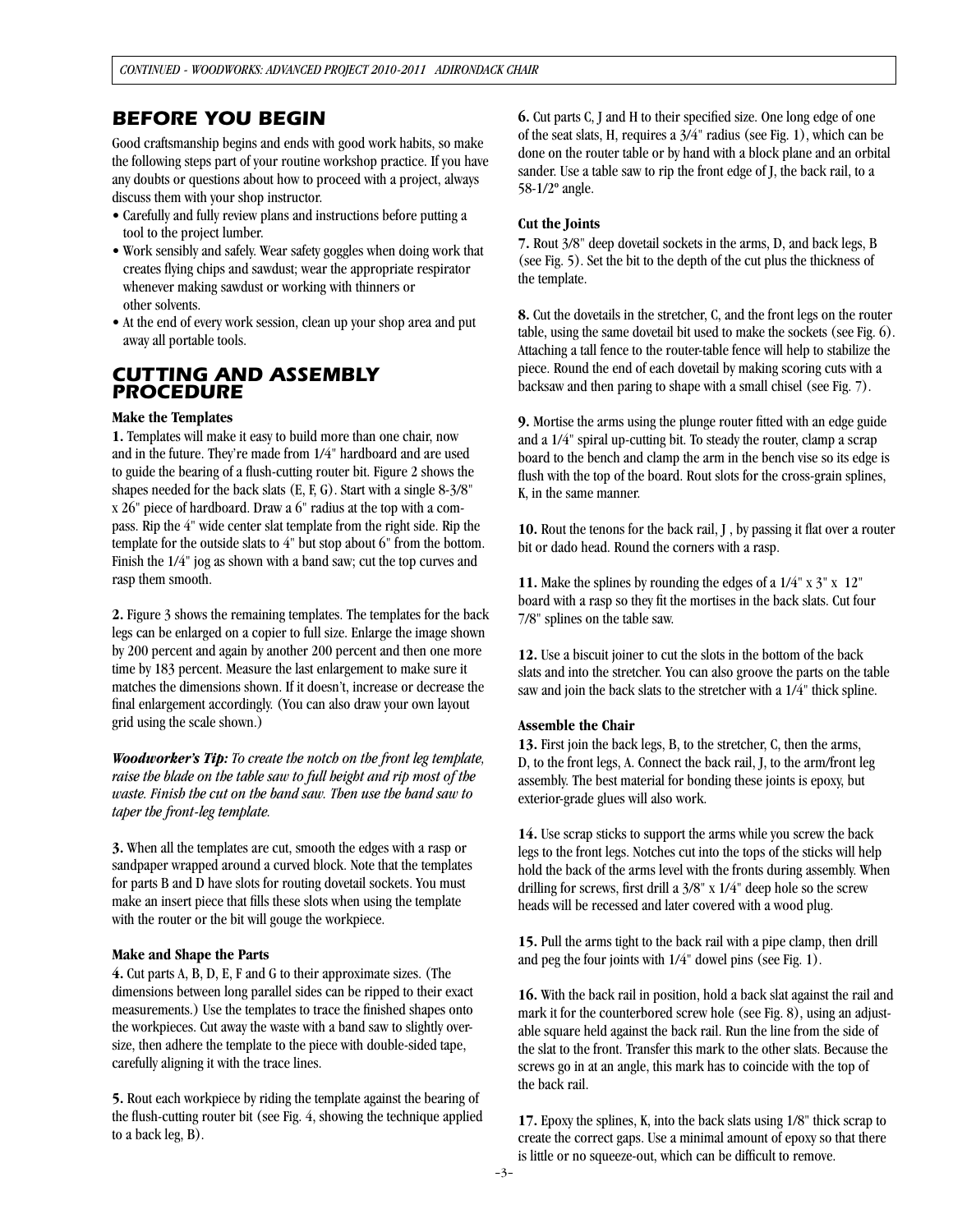**18.** Align the tops and bottoms of the slats and clamp them together with one pipe clamp set along the line of the splines.

**19.** Epoxy the biscuits into the stretcher, then set the entire slat assembly onto the stretcher. When the slats are properly positioned, screw them to the back rail.

**20.** Install the seat slats using 1/8" spacers and woodscrews counterbored into the ends. Work from front to back, with the first two slats being installed as shown in Fig. 1.

**21.** Make the 3/8" x 1/4" plugs needed to fill the screw holes. Apply a dab of glue to the bottom face and insert them into the holes. When the glue is dry, cut the plugs flush with the surface using a wood chisel.

*Woodworker's Tip: For the best appearance, the grain of the screw plugs should be aligned with that of the surrounding wood.*

**22.** In preparation for finishing, sand all surfaces with 120-grit sandpaper.

## *PROTECTING YOUR PROJECT*

Any type of wood that's used outdoors needs protection from water damage. There are a variety of protective coatings available, including clear and tinted wood protectors and semi-transparent and solid stains. Each of these finishes has a different look and maintenance requirement.

To provide complete protection for your project, use Thompson's® WaterSeal® Deck & House Oil Waterproofing Stain or Thompson's® WaterSeal® Advanced Wood Protector. Both products not only prevent water damage, but also resist damage from mildew and ultraviolet radiation in sunlight (UV), and they exceed industry standards for waterproofing on wood. Plus, the semi-transparent color will give plain pine just the right amount of rich wood-tone. This stain is available in over 100 beautiful colors.

*Woodworker's Tip: Always be sure to choose a waterproofer that claims to exceed industry standards for waterproofing on wood.* 

### **FINISHING TIPS**

- Coverage: The approximate coverage of Thompson's® WaterSeal® Deck & House Oil Waterproofing Stain or Thompson's® WaterSeal® Advanced Wood Protector on pine is 250 square feet per gallon.
- When you apply Thompson's<sup>®</sup> WaterSeal<sup>®</sup> Deck & House Oil Waterproofing Stain or Thompson's® WaterSeal® Advanced Wood Protector, do not mix it with other waterproofing products, because variations in the final appearance of the surface being treated may result. Also, do not thin these products.

### **Recommended Finish**

**23.** Before applying Thompson's® WaterSeal® Deck & House Oil Waterproofing Stain, the wood surface must be free of all dirt, wood dust and all other contaminants. If the wood needs cleaning, use Thompson's® WaterSeal® Deck Cleaner & Brightener or Thompson's® WaterSeal® Deck Wash. Read and follow the directions found on the back of the package. After the cleaning is done, read and follow the

directions found on the back of the can of stain. Then do a trial test before full application. The surface may darken slightly with application and color appearance is different when the wood is fully dry.

**24.** When applying this product, do not use it with other waterproofing or stain products, as variations in final appearance of the wood may result. Do not thin. To ensure good penetration, do not apply in direct sunlight or on hot days. Do not apply if rain is expected within 24 hours. Also, temperature must be above 50º F. and remain above freezing for 24 hours.

**25.** Shake or stir contents for a minimum of 2 minutes before use. Intermix all containers (of the same color) to be used to assure color uniformity.

**26.** Apply using a paint pad or brush. Do not apply using a roller. For small projects, a brush is the preferred applicator.

**27.** In most applications, only one light coat is necessary. Apply with a brush or applicator pad. Regardless of which application method is used, remove excess within 15 minutes by redistributing it to drier areas or wiping it off. Stain will dry in 4 hours. A second coat can be added, if desired, after 4 hours.

**28.** Brushes and equipment used for water-based products must be cleaned with soap and water.

### **Alternate Finish**

**29.** Before applying Thompson's® WaterSeal® Advanced Wood Protector Natural Cedar, read and follow the directions found on the back of the package. Be sure that both surface and air temperature are above 50° F. during application and for 48 hours after application. And, if you're working outside, do not apply product if rain is forecasted within 24 hours of application.

**30.** The surfaces must be free of all dirt, wood dust and all other contaminants. This product can be applied to damp, freshly cleaned wood. To clean the wood, use either Thompson's® WaterSeal® Deck Cleaner & Brightener or Thompson's® WaterSeal® Deck Wash.

**31.** Do not mix the product with other waterproofing products because variations in the final appearance of the surface being treated may result.

**32.** Before applying the product over the entire surface, a small trial patch is recommended.

**33.** Apply only one thin, even coat. DO NOT APPLY A SECOND COAT. A heavier or additional coat will not improve performance or appearance. Avoid puddling. Tackiness will result if overapplied. Tackiness may also occur after application if overnight temperature falls below 50°F. within 48 hours of application. Drying time will vary depending on wood surface and humidity. Allow a minimum of 12 hours before using the bench.

**34.** Allow at least 12 hours to dry before you use the chair.

**35.** Clean brushes and equipment with soap and water, then rinse with clean water.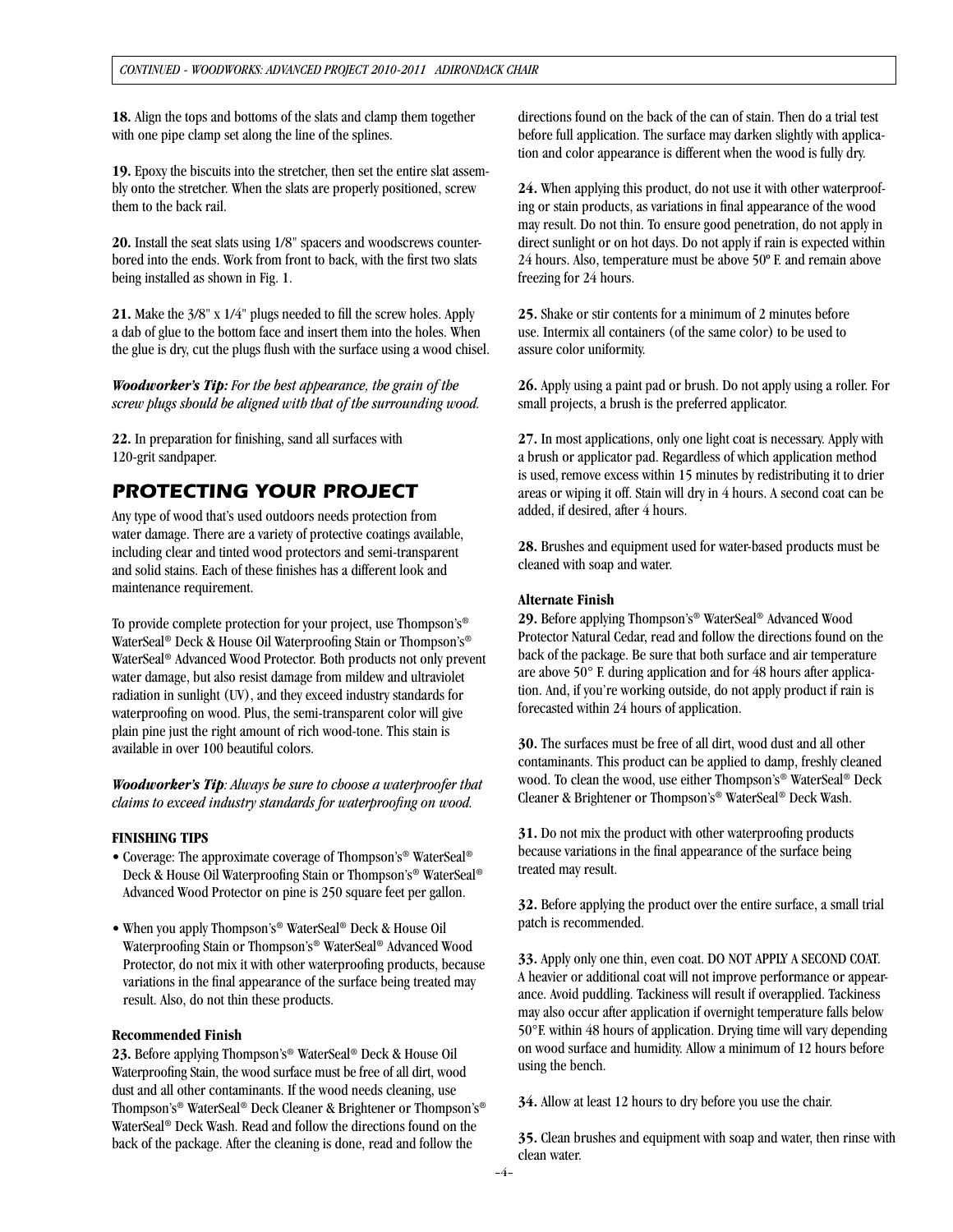**NOTE:** The length of protection will vary depending on environment. Perform the following splash test once a year to see whether reapplication is necessary. Sprinkle water on various sections of surface to be sealed. If water absorbs and darkens color of substrate within 5 seconds, the surface is porous and considered ready to be treated. If water beads up or otherwise sits on top of surface, then surface doesn't need protection at this time. For maximum protection from color change and other damage caused by the sun, reapplication is recommended every year. Vertical and horizontal surfaces will experience color changes at different rates.

### **PRODUCT SAFETY**

For your safety and the safety of those you work with, always read the safety warnings, which manufacturers print on their labels, and follow them to the letter. Typical safety advice and instructions will contain information such as the following:

**WARNING!** Removal of old paint by sanding, scraping or other means may generate dust or fumes that contain lead. Exposure to lead dust or fumes may cause brain damage or other adverse health effects, especially in children or pregnant women. Controlling exposure to lead or other hazardous substances requires the use of proper protective equipment, such as properly fitted respirator (NIOSH approved) and proper containment and cleanup. For more information, call the National Lead Information Center at 1-800-424-LEAD (in US) or contact your local health authority.

Contents are **COMBUSTIBLE.** Keep away from heat and open flame. Contains **ALIPHATIC HYDROCARBONS.**

**VAPOR HARMFUL.** Use Only With Adequate Ventilation. To avoid overexposure, open windows and doors or use other means to ensure fresh air entry during application and drying. If you experience eye watering, headaches, or dizziness, increase fresh air supply or wear respiratory protection (NIOSH/MSHATC23C or equivalent), or leave the area. Avoid contact with eyes and skin. Wash hands after using. Keep container closed when not in use. Do not transfer contents to other containers for storage.

**FIRST AID:** In case of eye contact, flush thoroughly with large amounts of water for 15 minutes and get medical attention. For skin contact, wash thoroughly with soap and water. In case of respiratory difficulty, provide fresh air and call physician. If swallowed, get medical attention immediately.

#### **DELAYED EFFECTS FROM LONG-TERM OVEREXPOSURE.**

Contains solvents which can cause permanent brain and nervous system damage. Intentional misuse by deliberately concentrating and inhaling contents may be harmful or fatal.

**WARNING:** This product contains a chemical known to the State of California to cause cancer and birth defects or other reproductive harm.

### **DO NOT TAKE INTERNALLY. KEEP OUT OF REACH OF CHILDREN.**

### **SAFE DISPOSAL OF RAGS AND WASTE.**

**DANGER:** Rags, steel wool, other waste soaked with this product, and sanding residue may spontaneously catch fire if improperly discarded. Immediately place rags, steel wool, other waste soaked with this product, and sanding residue in a sealed, water-filled metal container. Dispose of in accordance with local fire regulations.

This project originally appeared in *American Woodworker*  magazine, June 2001, page 60.

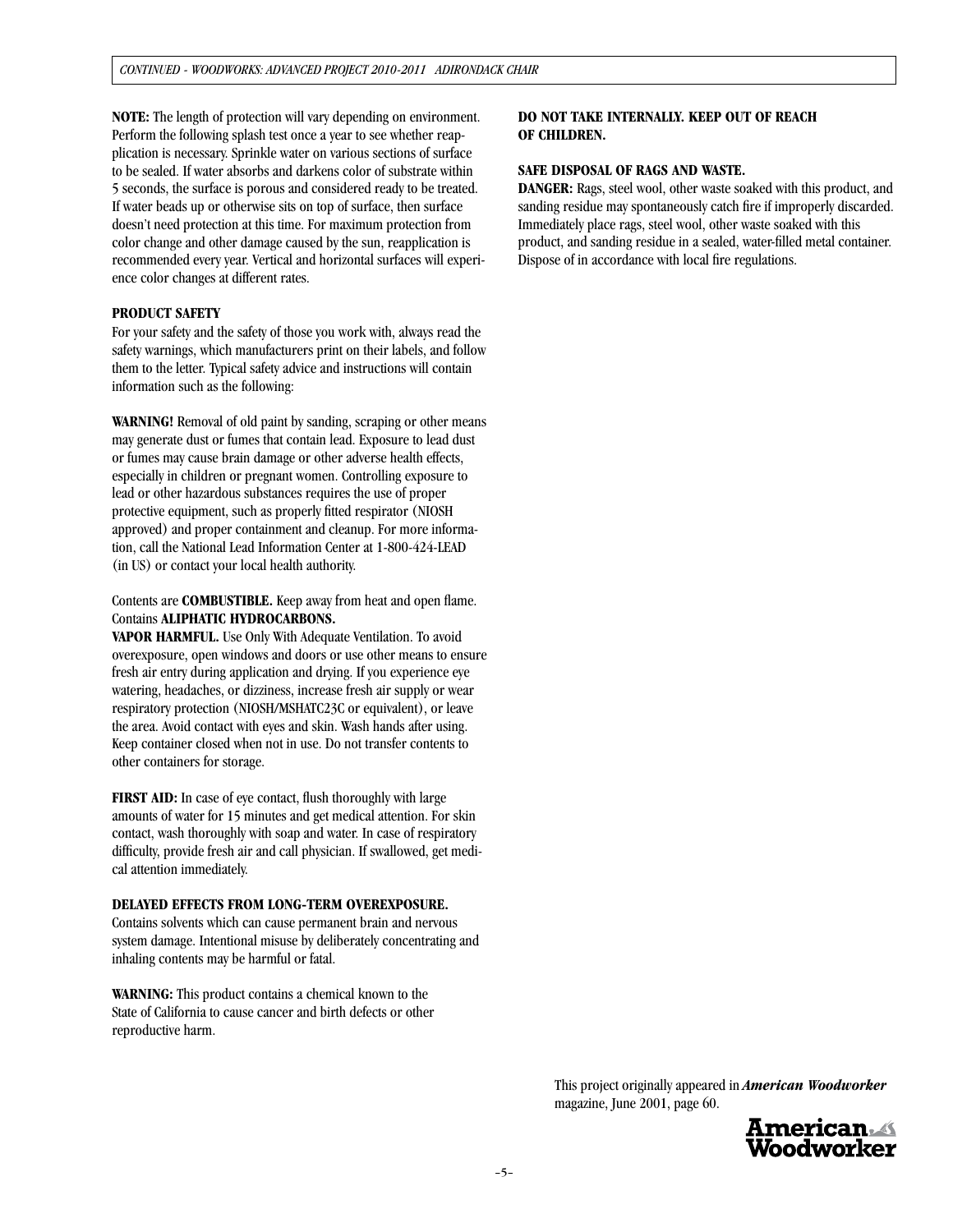## *FIG 1.*

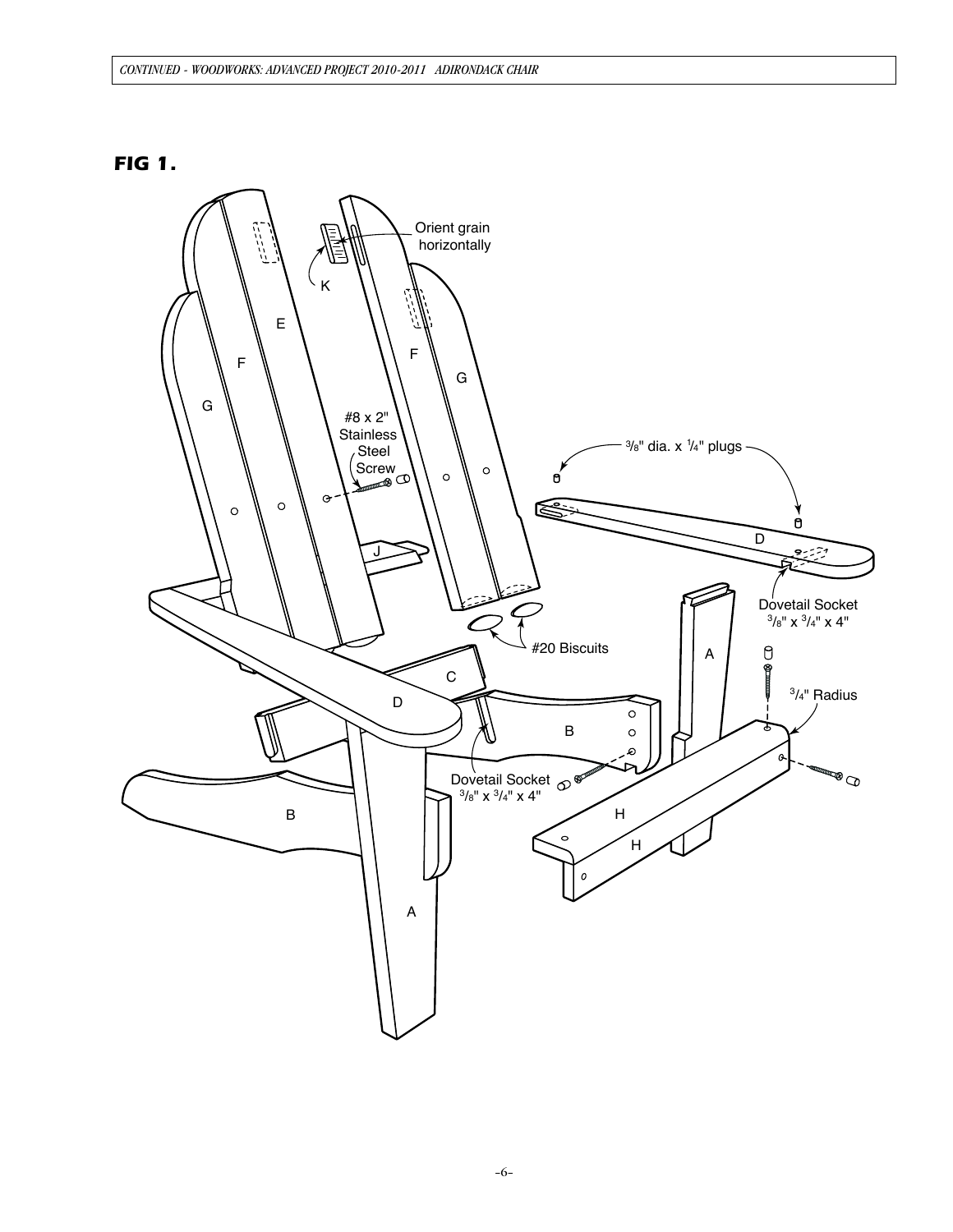

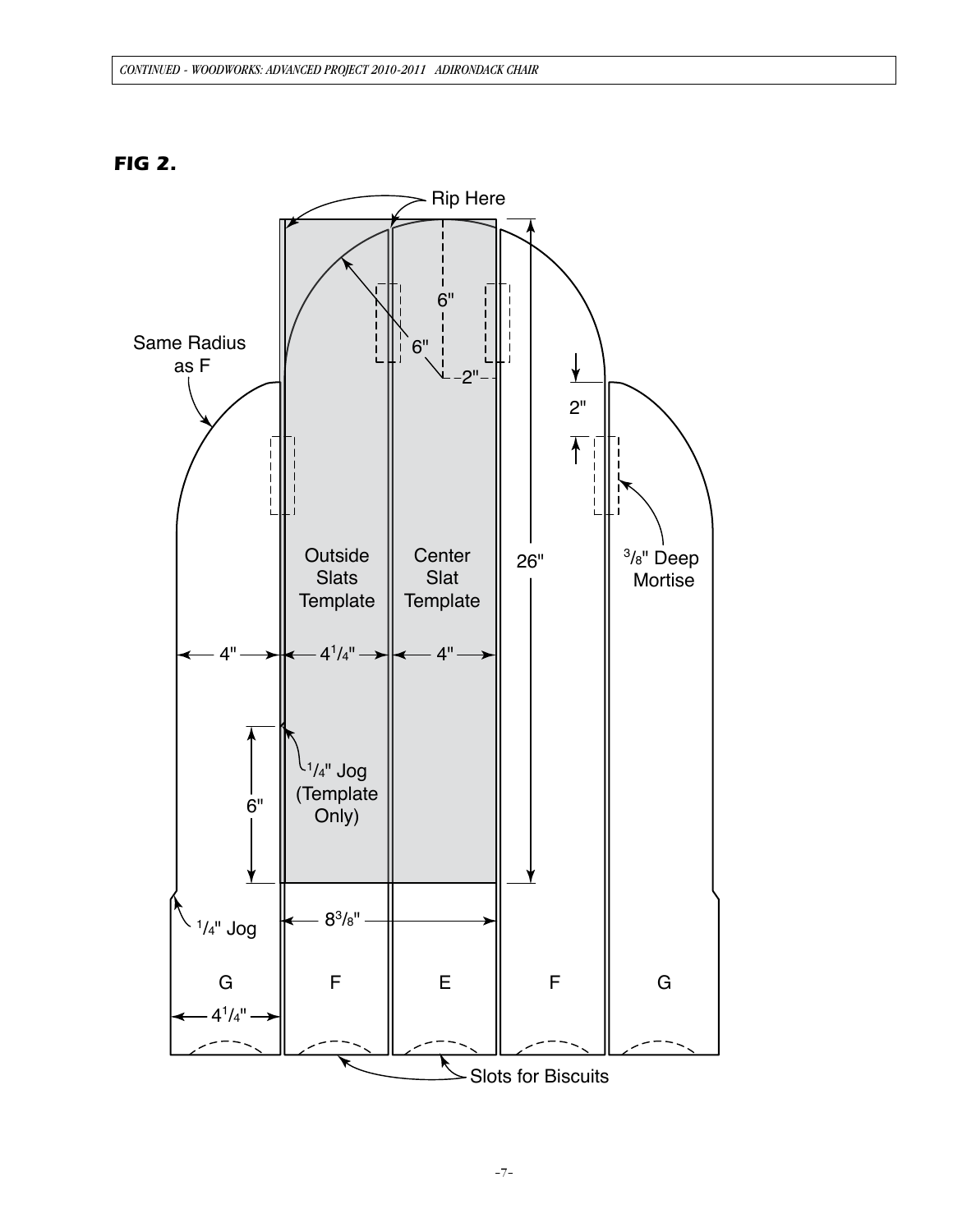### *CONTINUED - WOODWORKS: advanced project 2010-2011 adirondack chair*

*FIG 3.*